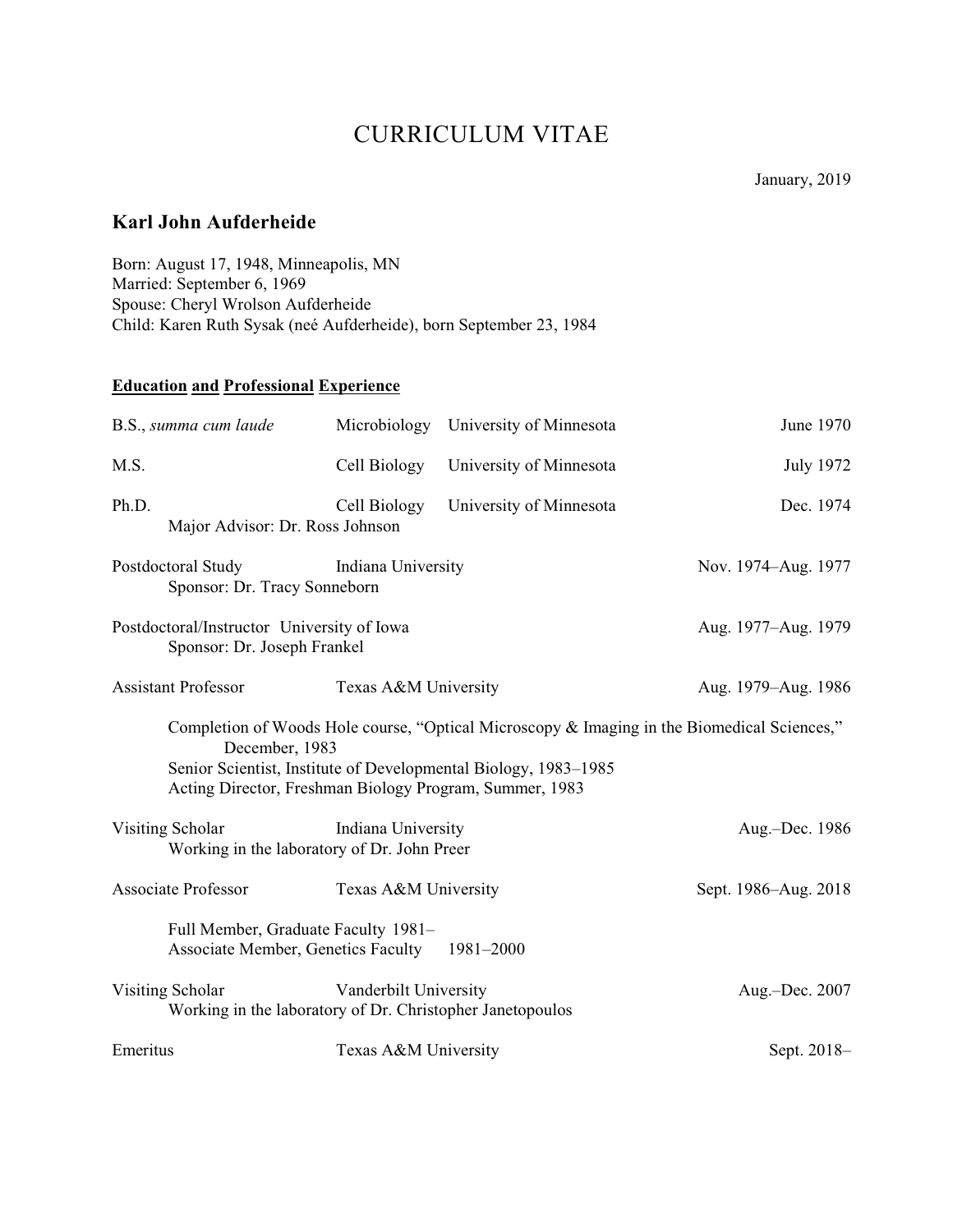# **Professional Interests**

Cell/Developmental Biology. Developmental Genetics. Intracellular differentiation of eukaryotes, especially ciliates. General interests in: intracellular pattern formation and morphogenesis; molecular aspects of gene expression in ciliate protozoa; development of organelles, including intracellular motility and organelle localization. Specific interests in: signal transduction, regulation of cytoskeletal organization, and motility in the social amoeba *Dictyostelium;* organization, patterning and morphogenesis of surface-related cytoskeletal and membranous structures in ciliates, especially *Paramecium,* and *Chlamydomonas;* applications of laser optical force trap technology to developmental problems in *Paramecium tetraurelia* and *Tetrahymena thermophila;* molecular aspects of serotype gene expression in *P. tetraurelia;* development of exocytotic organelles (the trichocysts) in *P. tetraurelia.*

General approach involves use of classical and modern light and electron microscopic techniques, integrated with genetic, molecular, mechanical or physiological manipulations of the cells.

#### **Fellowships, Grants and Awards**

Bausch & Lomb Honorary Science Award, 1966.

National Science Foundation Undergraduate Research Fellow, 1968.

- George T. Walker Award for undergraduate research achievement, Minnesota Chapter of Sigma Xi, 1970.
- National Science Foundation Graduate Traineeship, 1970–1971.
- National Science Foundation Predoctoral Fellowship, 1971–1974.

Sigma Xi Grant-in-Aid of research, \$400, 1972.

- NIH National Research Service Award, "Intracellular Motility in *Paramecium aurelia,"* #GM05331, \$26,400, 1975–1977.
- Texas A&M "Minigrants:" \$300, 1980; \$250, 1981; \$450, 1984; \$1,500, 1997.
- NIH Biomedical Research Support Grant, "The Nuclear or Cytoplasmic Basis of Clonal Senility in *Paramecium tetraurelia,"* \$3,375, 1980–1981.
- NIH Biomedical Research Support Grant, "A Genetic Analysis of Trichocyst Development in *Paramecium tetraurelia,"* \$3,500 plus \$2,800 matching, 1984–1985.
- NIH Institute of Aging Research Grant, "Nucleo-cytoplasmic Interactions in Aged Paramecia," #AG02657, \$77,679, 1981–1983; competitive renewal, \$81,797, 1983–1986.
- NIH Institute of General Medical Sciences Research Grant, "Genetic Analysis of Trichocyst Development in *Paramecium,"* #GM34681, \$189,684, 1985–1989.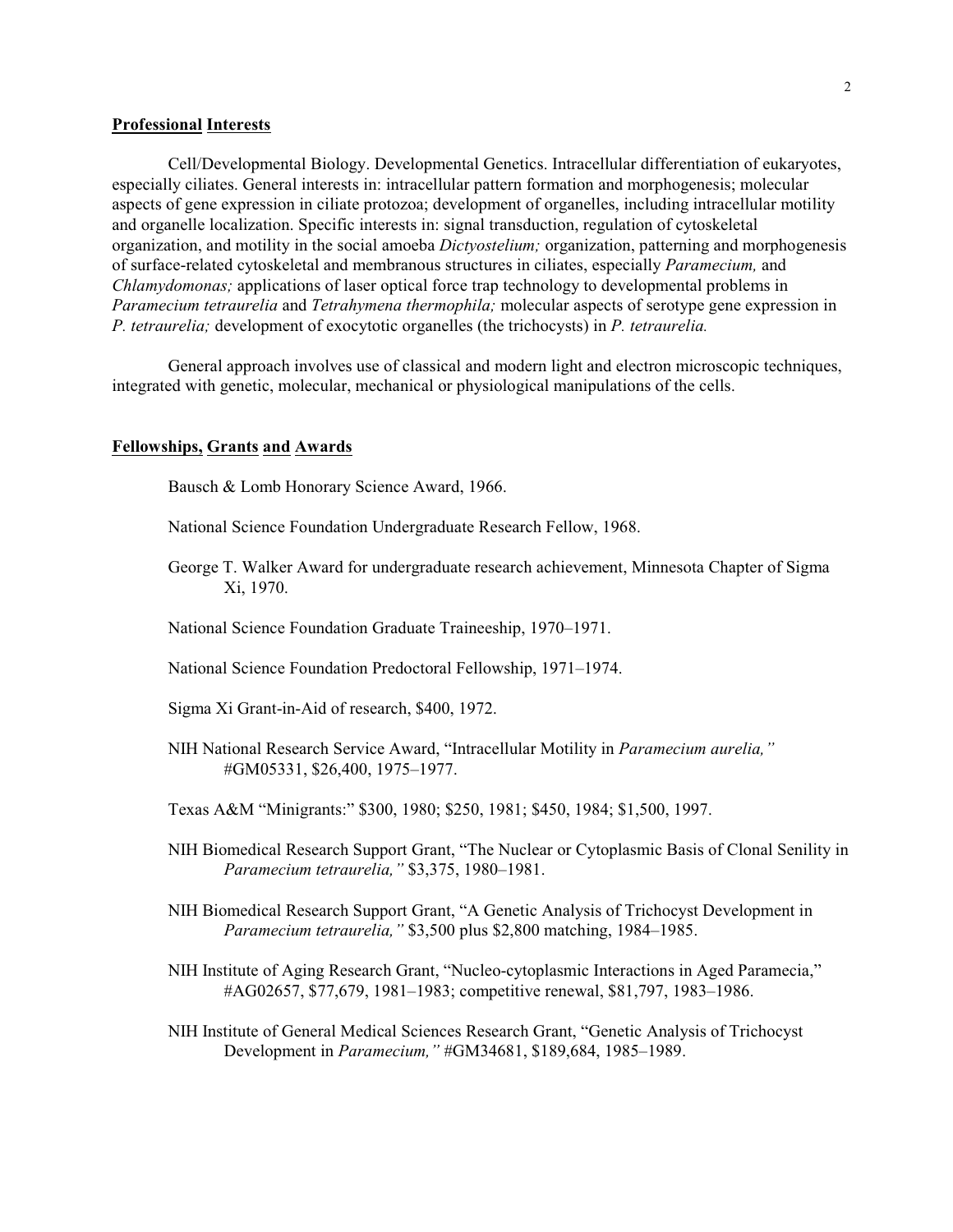- NASA Research Grant, "Conceptual Design for a Food Production, Water and Waste Processing, and Gas Regeneration Module," Co-Investigator in Space Research Center, Texas Engineering Experiment Station, \$86,000, 1986–1987.
- Texas A&M University Office of International Coordination Enhancement Grant, \$500, 1987.
- Texas A&M University Association of Former Students Teaching Excellence Award, College Level, 1989.
- NSF Grant, "Ninth Southwestern Developmental Biology Conference, March 21–23, 1991," #DCB-9112864, \$2,000, 1991.
- Texas A&M University Interdisciplinary Research Initiatives Grant, "Characterization of a Nuclear Determining Region and Nuclear Determination," #IRI 94-05, Co-PI with Edward Fry, \$48,024, 1994–1995.
- Member, NIH Special Study Section 2 (SBIR), March, 1995.
- Biology Department Instructional Enhancement/Equipment Fee Award, "Portable Laptop Computer for Classroom Imaging," \$2,450, April, 2002.
- Faculty Development Leave (sabbatical), Fall 2007, Department of Biological Sciences, Vanderbilt University.
- Inaugural awardee, Dr. Karl J. Aufderheide Excellence in Teaching Award, Department of Biology, Texas A&M University, May 2018.

# **Scientific Presentations**

American Society for Cell Biology, Miami, FL, August, 1972.

- Ciliate Genetics & Cell Biology Conference, University of Wisconsin, Madison, WI, July, 1976.
- Fifth International Congress of Protozoology, New York, NY, June, 1977.
- Society of Protozoologists, University of Georgia, Athens, GA, August, 1978.
- Midwest Society of Protozoologists, Ball State University, Muncie, IN, March, 1979.
- Ciliate Genetics & Cell Biology Conference, University of California, Santa Barbara, CA, July, 1979.

Society of Protozoologists, Georgetown University, Washington, DC, June, 1980.

Society of Protozoologists, Dallas, TX, December, 1981. Participant in symposium, "The Teaching of Protozoology," Dallas, 1981.

Ciliate Genetics & Cell Biology Conference, University of Wyoming, Laramie, WY, July, 1982.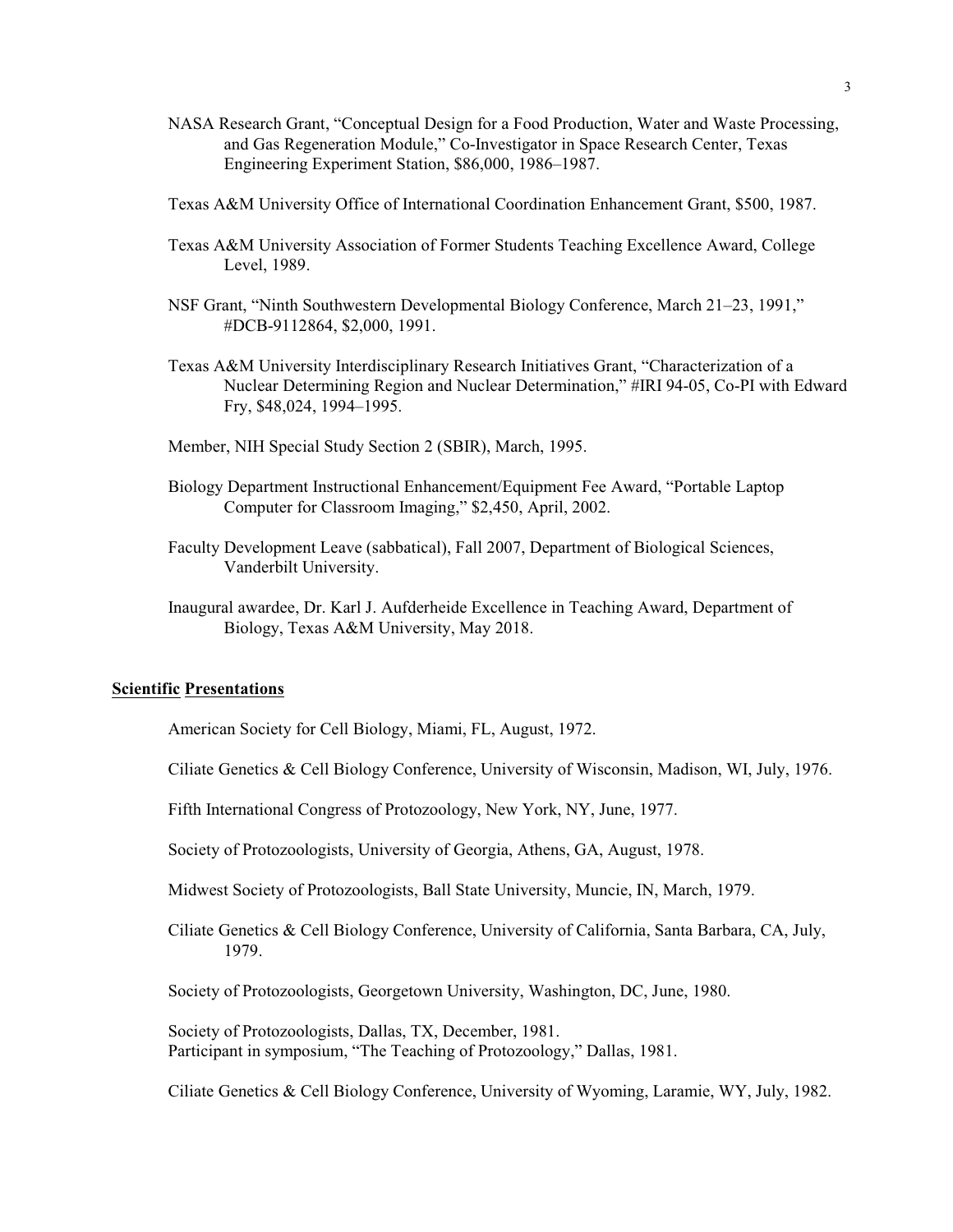Society of Protozoologists, San Francisco State University, San Francisco, CA, August, 1982. Organizer of workshop, "The Electron Microscopy of Protozoa," San Francisco, CA, August, 1982.

- Invited participant, 1983 Gordon Conference on the Biology of Aging, Plymouth, NH, August, 1983.
- Participant, short course, "Light Microscopy and Imaging in the Biomedical Sciences," Marine Biological Laboratories, Woods Hole, MA, December, 1983.
- Southwest Society for Developmental Biology, Texas A&M University, College Station, TX, March, 1984.
- Invited participant, 1984 Cold Spring Harbor International Ciliate Molecular Genetics Meeting, May, 1984.
- Society of Protozoologists, University of Georgia, Athens, GA, August, 1984.
- Invited participant, Workshop on Lower Eukaryotes as Model Systems for Cellular and Molecular Biology, Gulbenkian Institute of Science, Oeiras, Portugal, August, 1984.
- Invited participant, 1985 Gordon Conference on the Biology of Aging, Oxnard, CA, February 1985.
- Southwest Society for Developmental Biology, Texas Woman's University, Denton, TX, April, 1985.
- Southwest Society for Developmental Biology, University of Houston, Houston, TX, April, 1986.
- Society of Protozoologists, University of Rhode Island, Kingston, RI, June, 1986.
- Southwest Society for Developmental Biology, University of Oklahoma, Norman, OK, March, 1987.

Society of Protozoologists, University of Illinois, Champaign-Urbana, IL, July, 1987. Organizer of workshop, "Light Microscopy of Protozoa," Champaign-Urbana, IL, 1987.

- Invited speaker, Southwest Society for Developmental Biology, University of Texas, Port Aransas, TX, February, 1988.
- Southwest Society for Developmental Biology, Texas Christian University, Ft. Worth, TX, March, 1989.
- Society of Protozoologists (Two presentations and Chair of the Morphogenesis Platform Session), University of Maryland, College Park, MD, June, 1990.
- Southwestern Society for Developmental Biology (Co-Organizer of the Conference and one presentation), Texas A&M University, College Station, TX, March, 1991.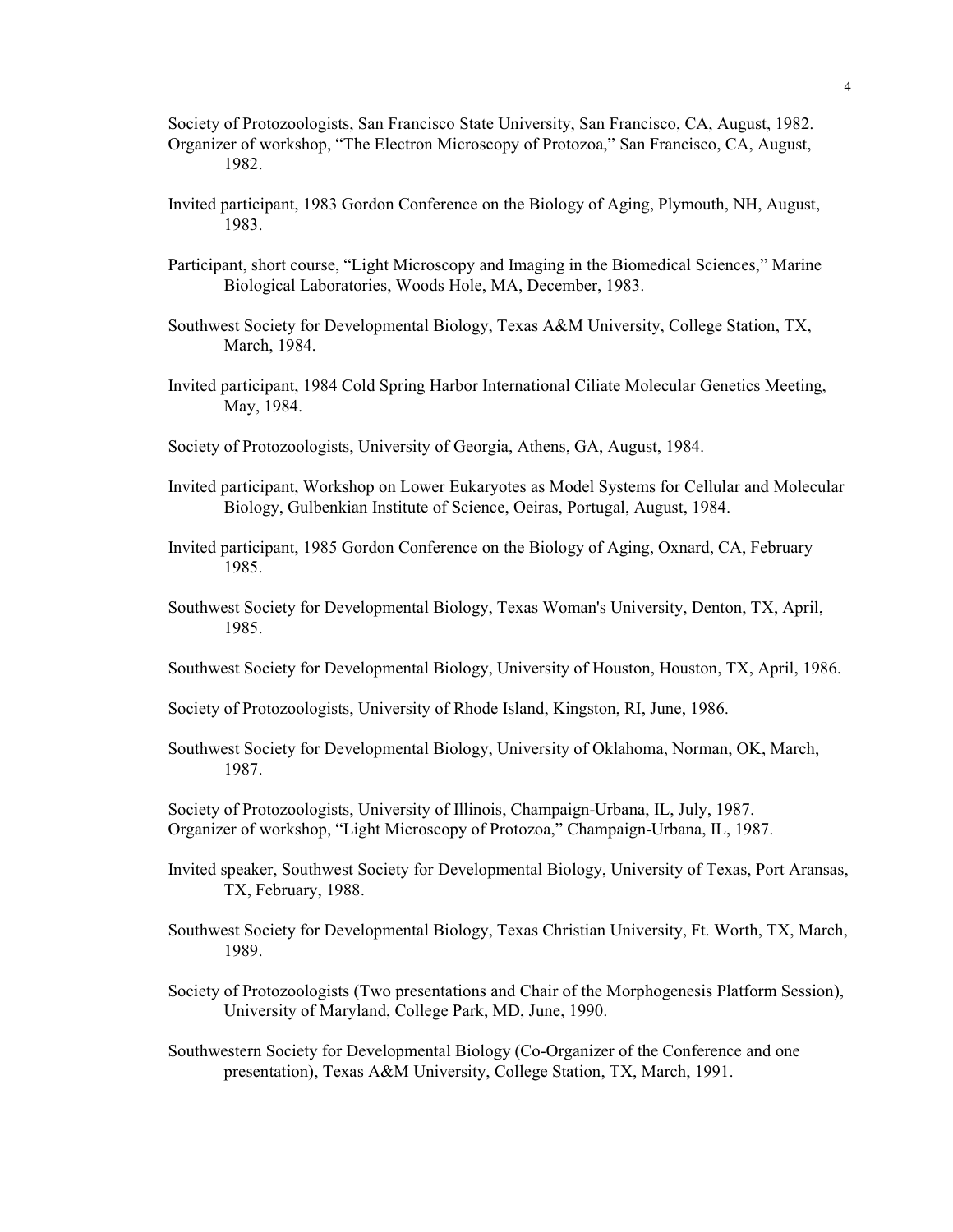- Southwestern Society for Developmental Biology, University of New Mexico, Albuquerque, NM, May, 1992.
- Lost Pines Conference, Smithville, TX, October 1996.
- Invited and featured speaker, Mini-Symposium: "Opportunities for Research Involving Transmissible Spongiform Encephalopathies," College of Veterinary Medicine, Texas A&M University, College Station, TX, December, 1996.
- International Conference on *Paramecium* (two presentations), University of Hawaii, Honolulu, HI, March, 2001.
- Invited participant, McGraw-Hill Brooker textbook (Genetics) Focus Group Symposium, Dubuque, IA, October, 2004.

## **Scientific Seminars**

University of Denver, CO, February, 1978. Centre de Génétique Moléculaire, Centre Nationale de le Recherche Scientifique, Gif-sur-Yvette, France, January, 1979. University of California, Santa Barbara, CA, March, 1979. University of California, Riverside, CA, March, 1979. Rice University, Houston, TX, October, 1982. Texas A&M University, Department of Veterinary Microbiology & Parasitology, October, 1983. University of Texas Cancer Center, Smithville, TX, May, 1984. Rice University, Houston, TX, October, 1984. Texas Woman's University, Denton, TX, October 1985. Texas Christian University, Ft. Worth, TX, October, 1985. University of Illinois at Chicago, Chicago, IL, February, 1986. Ball State University, Muncie, IN, October, 1986. Wabash College, Crawfordsville, IN, December, 1986. Indiana University, Bloomington, IN, December, 1986. University of Wisconsin, Madison, WI, April, 1987. Universität Konstanz, Konstanz, German Federal Republic, May 1987. Texas A&M University Department of Medical Biochemistry, May, 1988. Hofstra University, Hempstead, NY, September, 1988. Hofstra University, Hempstead, NY, November, 1994. Texas A&M University, Department of Physics, February, 1995.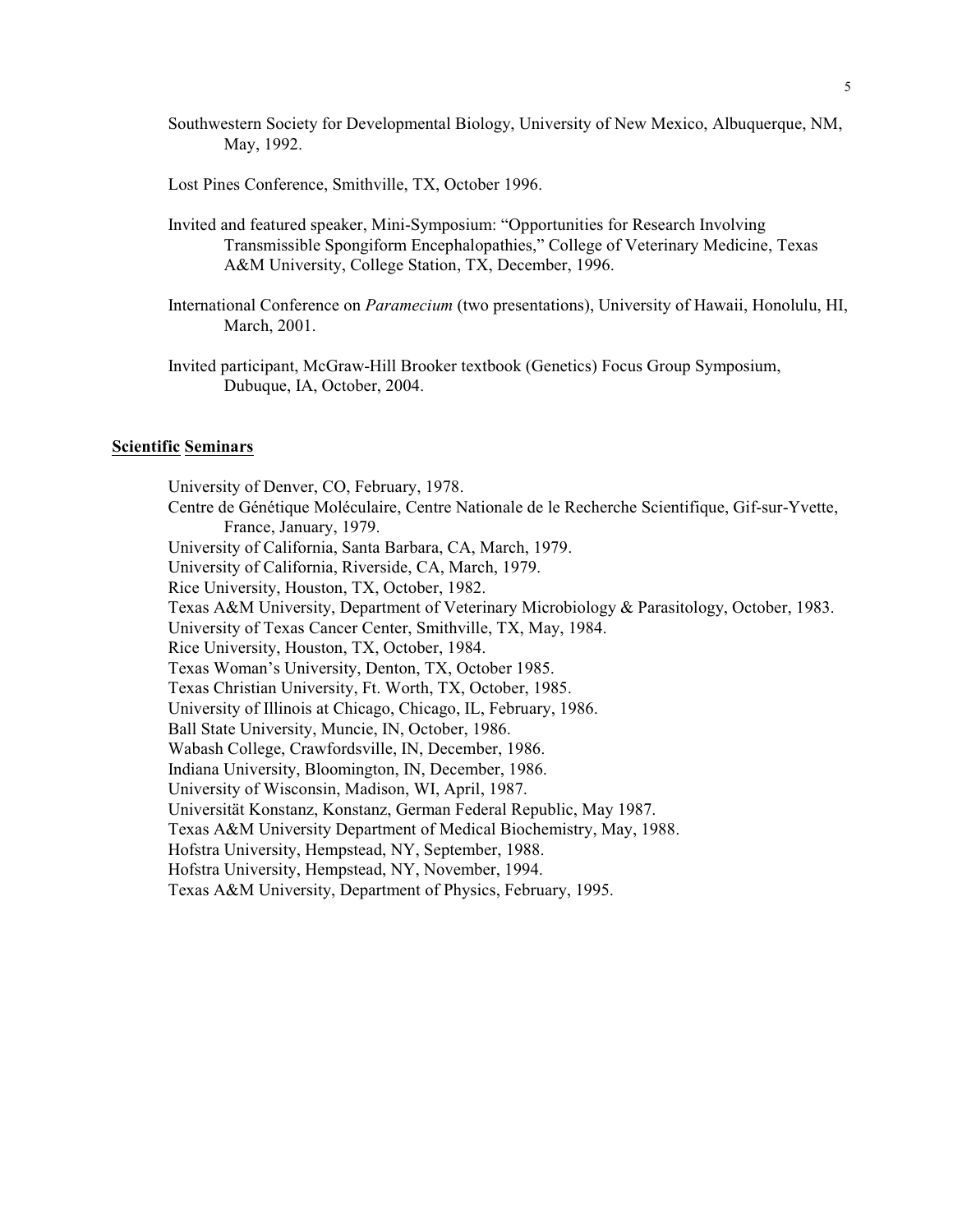# **Teaching Capabilities**

- Undergraduate level: Introductory Biology and Laboratory; Developmental Biology; Cell and Molecular Biology at both entry and advanced levels. With some preparation: Biological Imaging/Microscopy and Laboratory; Cell Biology Laboratory; Protozoology.
- Graduate Level: Developmental Biology; Protozoology and Laboratory; Light Microscopy (Physical Optics and Imaging Techniques).

# **Teaching Experience**

- Introductory Biology (lower level undergraduate 2 semester sequence). Texas A&M University, 57 semesters, 1979–2018. Honors sections, 12 semesters, 1993–2003. Acting Director, Freshman Biology Program, Summer, 1983.
- Cellular and Molecular Aspects of Development (graduate). Texas A&M University. Created the course, and have taught or co-taught it for 18 semesters, 1981–2002.
- Developmental Biology (upper division undergraduate). Texas A&M University, 14 semesters, coinstructor, 1993–2006.
- Cell Biology (upper division undergraduate). Texas A&M University, 17 semesters, 2003–2017.
- Cell Biology Laboratory (upper division undergraduate). Texas A&M University, 2006.
- Molecular Cell Biology (lower division undergraduate). Texas A&M University, 20 semesters, 2001–2016.

Light Microscopy (graduate). Texas A&M University, co-instructor, 14 semesters, 2005–2019.

Protozoology (graduate). Texas A&M University, Fall, 1980; Spring, 1982; Fall, 1988; Fall, 1994.

- Seminar Courses at Texas A&M University: The Biology of Aging, Spring, 1984, 1994, Fall, 1989–1997; The Light Microscope. Optics and Modern Techniques, Fall, 1985, Spring, 1989; Ciliate Genetics, Spring 1980; Genetics, Biochemistry and Physiology of Exocytosis, Fall 1980; Protozoa & Man, Fall, 1983; Theory and Practice of Light Microscopy, Fall, 1984; Departmental Undergraduate Seminar Colloquium, Fall, 2000, Spring, 2002; graduate Journal Club on cilium structure/function/morphogenesis, 2011.
- Mentor for minority high school students in the Texas A&M University High School Summer Research Apprentice Programs. Eight students mentored from 1990 to 1999.
- Human Physiology Laboratory (intermediate level undergraduate). Supervisor of teaching assistants, Texas A&M University, Fall, 1979.
- General Zoology Laboratory (lower level undergraduate). Postdoctoral/Instructor, University of Iowa, 4 semesters, 1977–1979. Preparation laboratory sessions (to acquaint the instructors with the laboratory exercises), Co-supervisor, Fall, 1978.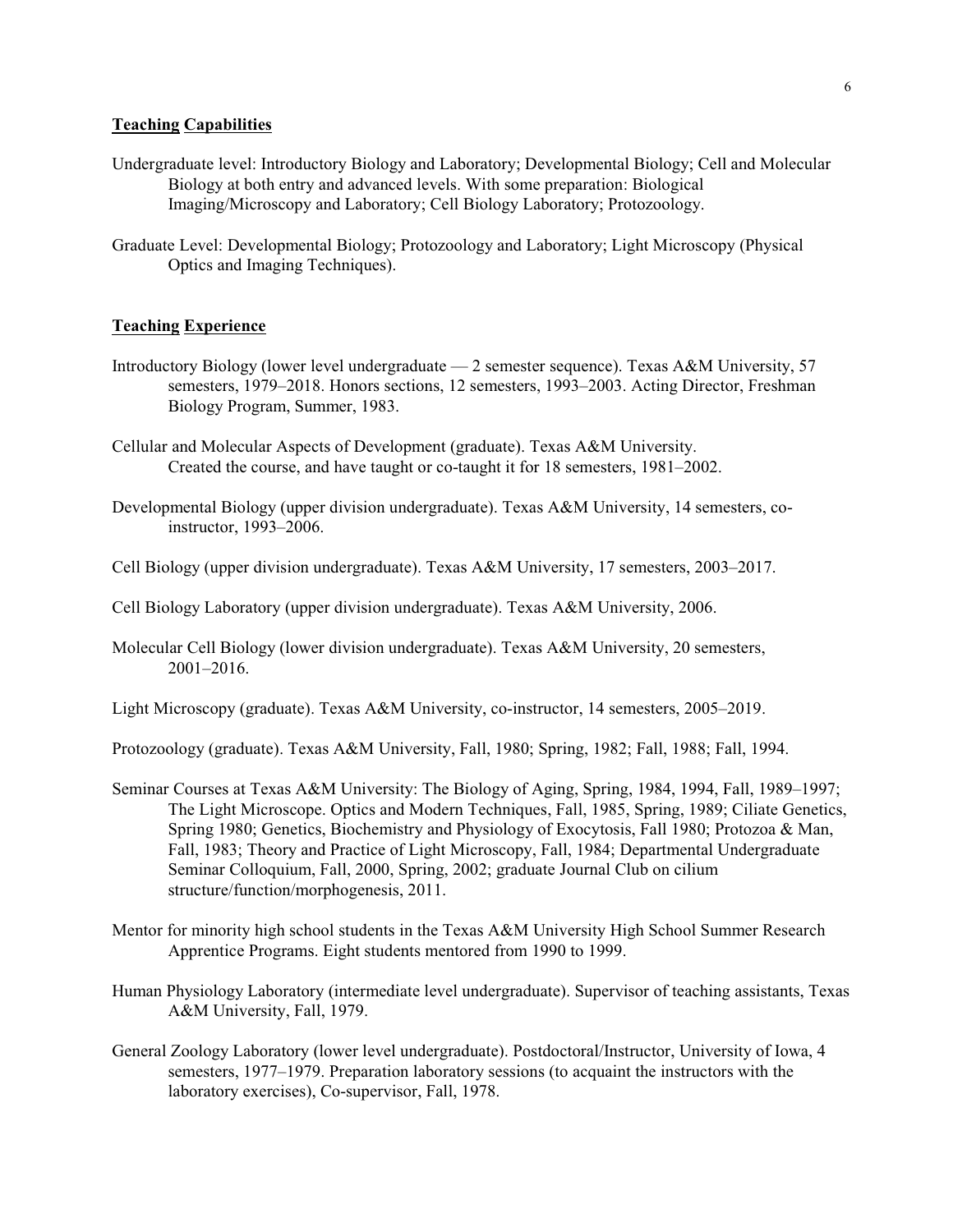- Genetics and Cell Biology (intermediate level undergraduate). Teaching Assistant, University of Minnesota, 5 quarters, 1971–1974.
- Cell Biology Laboratory (upper level undergraduate). Teaching Assistant, University of Minnesota, 1 quarter, 1974.

# **Graduate Students**

- Alan Fisher, Master of Science (non-thesis), Biology, May, 1985.
- George Aliaga (co-advisor), Doctor of Philosophy, Biology, August, 1990. Dissertation title: *Characterization of the Flagellar Apparatus in the Motile Cells of* Allomyces macrogynus.
- Hsiu-li Su (co-advisor), Master of Science, Biology, August, 1991. Thesis title: *The Influence of the* Albino *Locus and the* Brown *Locus on Tyrosinase Activity of Mouse Skin Extracts.*

Gayatri Mukerji, Master of Science (non-thesis), Biology, May, 1992.

Qing Du (co-advisor), Master of Science (non-thesis), Physics, May, 1992.

- Sunita Reddy (co-advisor), Master of Science, Microbiology, December, 1993. Thesis title: *Lyme Disease in an Experimental Mouse Model.*
- Debra Gamble, Doctor of Philosophy, Biology, May, 1994. Dissertation title: *Aging in Wild-type and Early Death Mutants of* Paramecium tetraurelia.
- Brian Edwards, Doctor of Philosophy, Biology, December, 1997. Dissertation title: *Transformation Competence and Maintenance with Age in* Paramecium tetraurelia.
- Christopher Janetopoulos, Doctor of Philosophy, Biology, May, 1999. Dissertation title: *A Characterization of the Conjusome: A New Organelle in*  Tetrahymena thermophila *Found Exclusively during Sexual Reorganization.*

Member of 48 graduate committees: 33 Ph.D., 15 M.S., 1981 to present.

#### **Academic Service**

#### University Level

Faculty Affairs Council, College of Science Representative, 1985–1986.

Member, Recruiting Committee, Genetics Faculty, 1985–1986.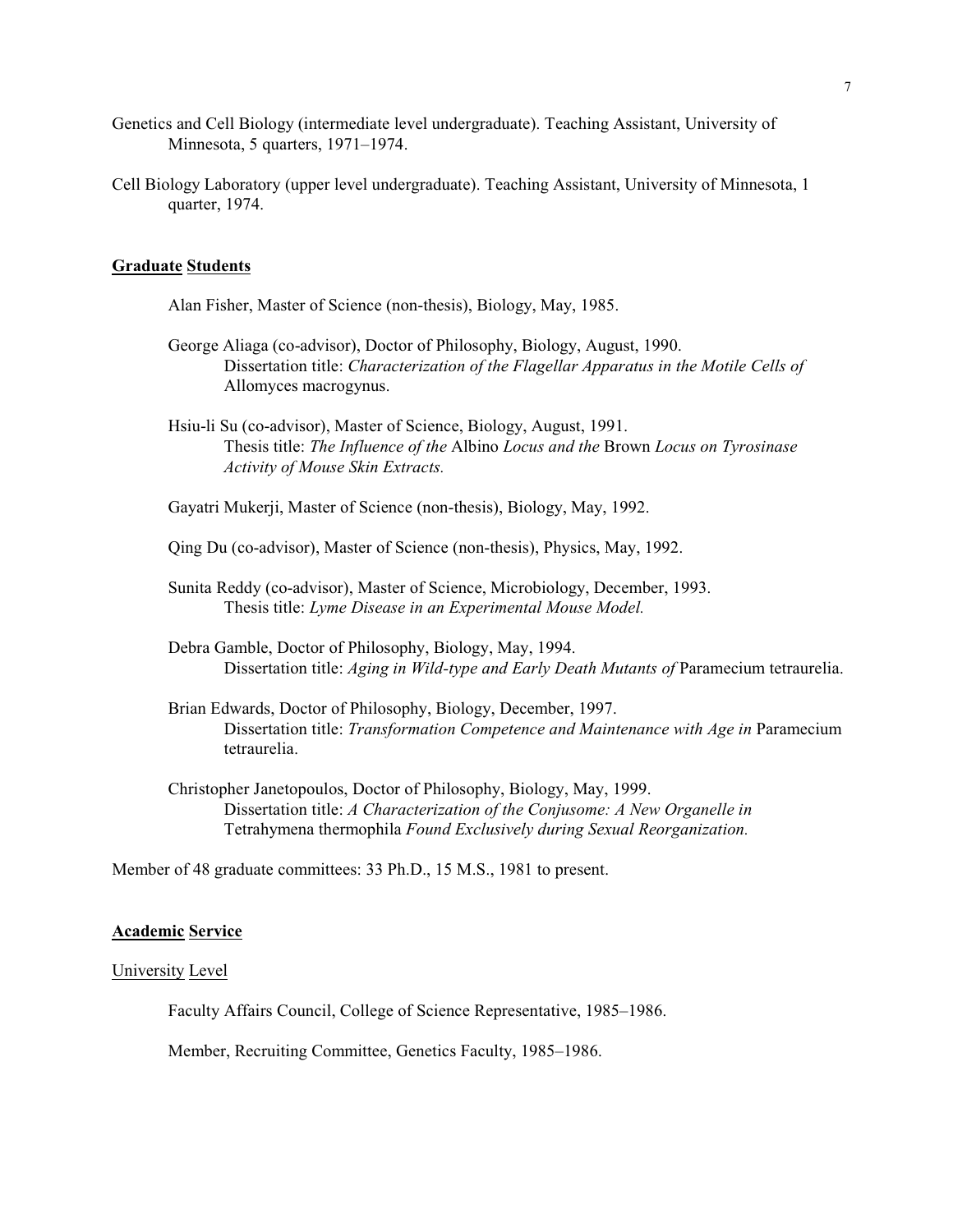Faculty Senator, 1994–1997; 1997–2000; 2003–2006; 2006–2009. Senate Research Committee, 1994–1996. Senate Academic Affairs Committee, 1996–1998. Senate Planning Committee, 1998–2000; 2003–2009. Senate Personnel and Welfare Committee, 1999–2000; 2008–2009. Deputy Chair, College of Science Senate Caucus, 1995–1997. Chair, College of Science Senate Caucus, 1997–2000. Senate Committee on Committees, 1997–2000; 2003–2007. Deputy Chair, Committee on Committees, 1998–1999. Secretary, Committee on Committees, 1999–2000. Senate Caucus Leaders' Committee, 1997–2000.

- Member, *Ad-hoc* Committee on Reconciling the Faculty Reward System with the Multiple Missions of Texas A&M University, 1997–1999.
- Review Panel for Scholarly and Creative Activities Grants Program, VPR/APGS Grants Program, 1994–1995 (10 proposals reviewed).
- Review Panel for Interdisciplinary Research Initiatives Program, VPR/APGS Grants Program, 1998 (8 proposals reviewed).

Member, Graduate Studies Theme Group, Vision 2020 Task Force, 1998–1999.

Research Standards Officer (RSO), Office of University Research, 1999–2012.

Blinn College/Texas A&M Liaison Committee (Blinn TEAMS), 2000– .

Core Curriculum Council, College of Science Representative, 2001–2006; 2006–2009.

University Security Awareness Committee, 2004–2015.

Interim University Student Fiscal Appeals Panel, 2005.

University Student Fiscal Appeals Panel, 2005–2013.

# College Level

College of Science Faculty Advisory Council Biology Representative (elected) 1982–1984; 1984–1986. Secretary of the Council, 1982–1984. Vice-Chair of the Council, 1984–1985. Chair of the Council, 1985–1986.

College of Science Grievance Committee, 1988–1991. Established grievance procedures at inception of committee. Chair of the Grievance Committee, 1988–1990.

*Ad hoc* Member, College of Science Executive Committee, 1997–2000 .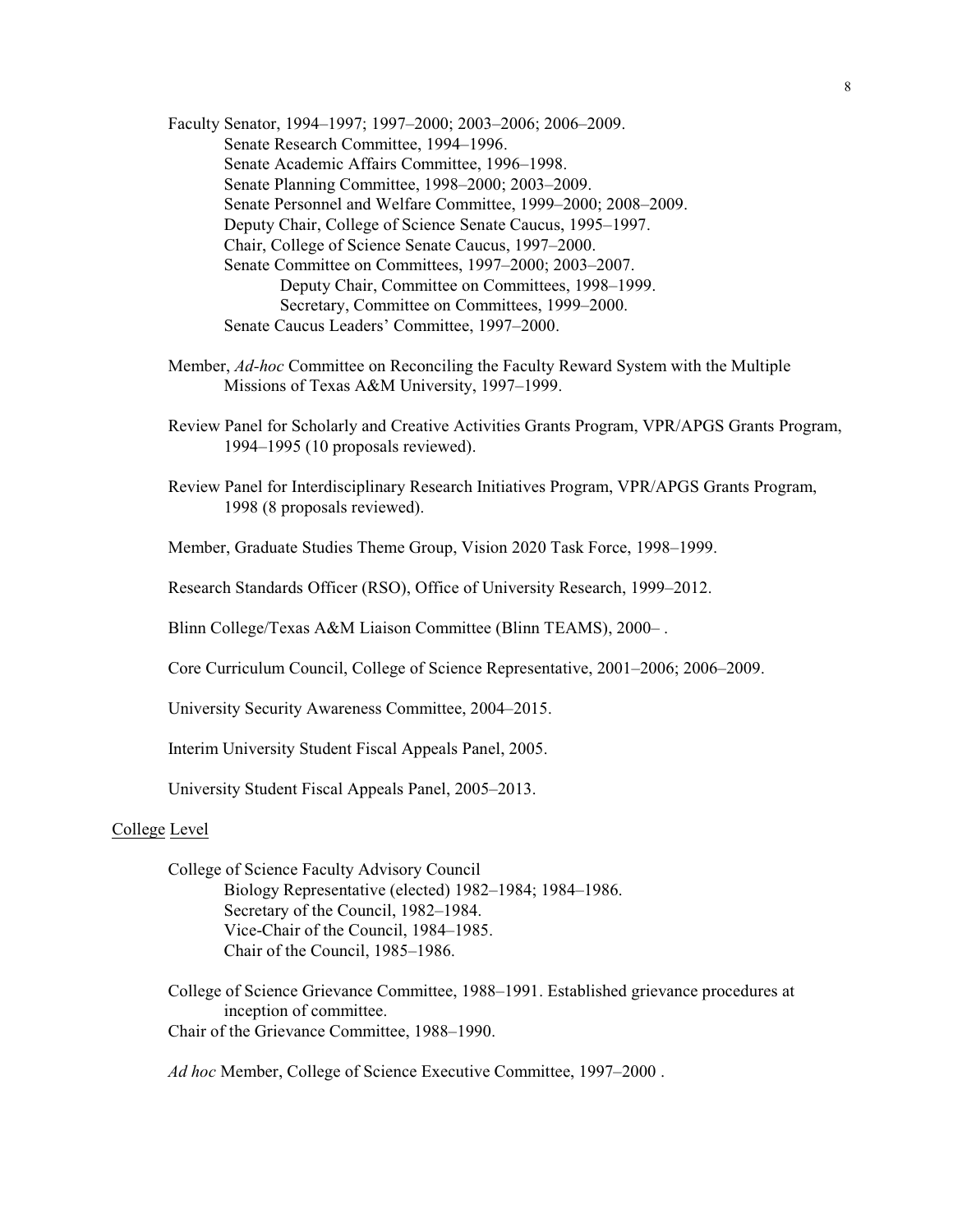# Departmental Level

- Elected representative Graduate Studies Committee, 1982–1987.
- Chairman, Awards Committee, 1983–1986.
- Member, Freshman Biology Coordinating Committee, 1984.
- Member, Cell Biology Planning Committee, 1982.
- Search Committee, Associate Department Head, 1983.
- Chairman, Freshman Biology Non-majors Curriculum Committee, 1985–1986.
- Member, Radiological Safety and Biohazard Committee, 1987–1989.
- Member, Microscopy Committee, 1988–2000.
- Member, Graduate Recruiting and Admissions Committee, 1988–1992; 2002–2007; 2012–2015.
- Chair, Tenure Review Committee of Larry Griffing, 1990.
- Faculty Coordinator, State Employee Charitable Contribution (United Way) campaign, 1994.
- Member, Undergraduate Programs Committee, 1995–1998.
- Member, Tenure Review Committee of Mark Zoran, 1996.
- Member, Biological Instrumentation Laboratory Oversight Committee, 2000–2010.
- Member, Untenured Faculty Review Committee, 2002.
- Member, Search Committee for Director of Introductory Programs, 2003–2004.
- Member, Lower Division Advisory Committee, 2004–2010.
- Elected member, Annual Review and Awards Committee, 2005–2009.
- Biology Department Liaison to University Libraries, Dr. Bruce Neville, 2010– .
- Member, Biology Department Safety Committee, 2013– .
- Elected member, Undergraduate Programs Committee, 2015– .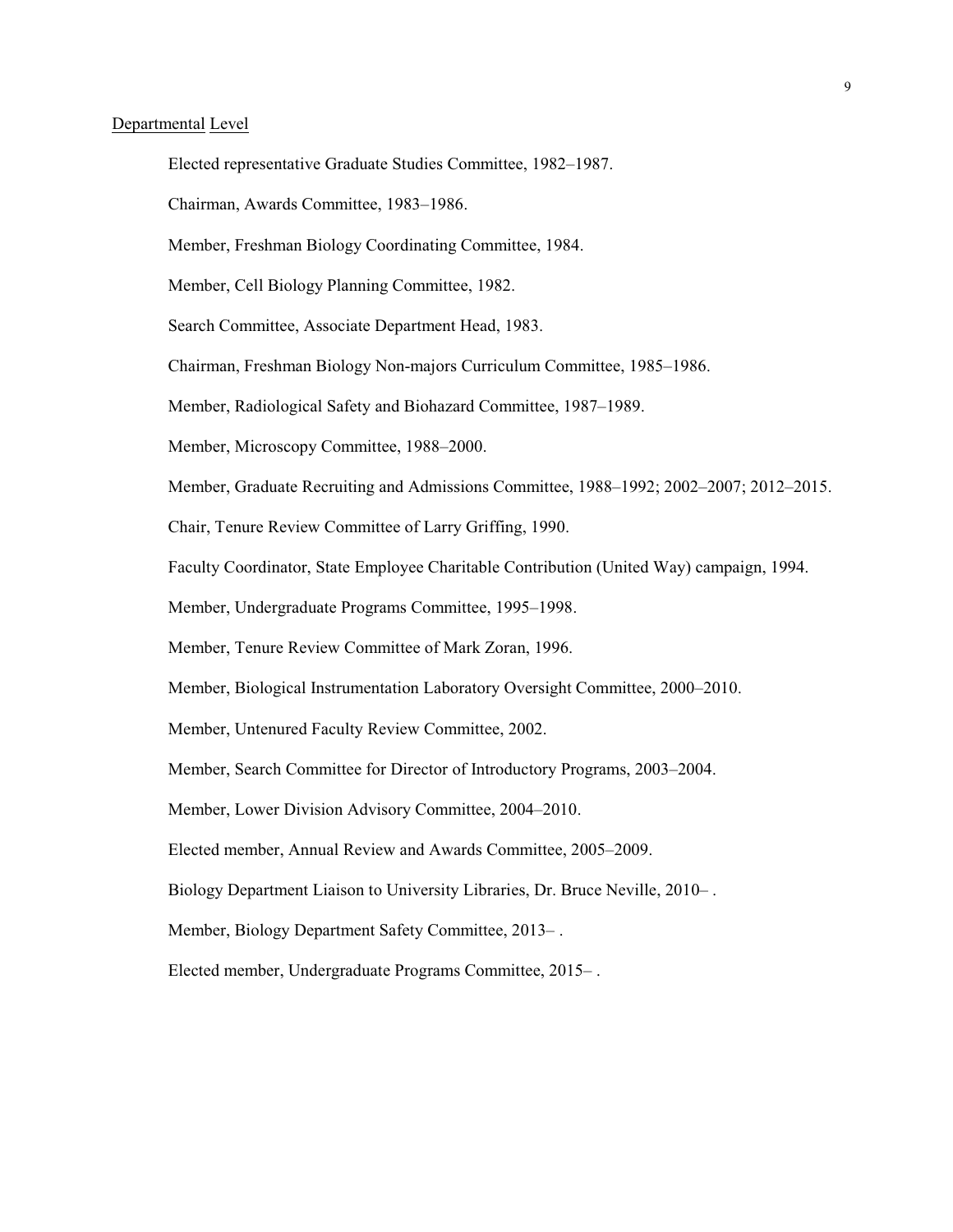# Student Service

Associate Faculty Advisor, The Cell and Molecular Biology Association, 2002–2005.

Member of Mentors, 1983–2008.

Faculty "Guru" to Biology majors, 2003–2007.

Advisor to approximately 50 undergraduate students per year.

#### **National Service**

Member, NIH Special Study Section 2 (SBIR), March, 1995.

Member, Education Committee, Society of Protozoologists, 1982–1992; 1993–1995. Chairman, Education Committee, Society of Protozoologists, 1985–1992.

Elected member, Nominating Committee, Society of Protozoologists, 1990–1991.

- Organizer of a Workshop, "Electron Microscopy of Protozoa," at the 35<sup>th</sup> Annual Meeting of the Society of Protozoologists, August, 1982.
- Organizer of a Workshop, "Light Microscopy of Protozoa," at the 40<sup>th</sup> Annual Meeting of the Society of Protozoologists, July, 1987.
- Host and Co-organizer (with Helmut Sauer) of the Ninth Southwestern Developmental Biology Conference, March 21–23, 1991, College Station, Texas.

Faculty Consultant (Reader), Advanced Placement Biology Examination, Educational Testing Service, 36<sup>th</sup> Annual Session, Princeton, NJ, June 3–9, 1991; 37<sup>th</sup> Annual Session, Princeton, NJ, June 3–9, 1992; 38<sup>th</sup> Annual Session, Clemson, SC, June 2–8, 1993; 39<sup>th</sup> Annual Session, Clemson, SC, June 2–8, 1994;  $40<sup>th</sup>$  Annual Session, College Park, MD, June 3–9, 1995;  $41<sup>st</sup>$  Annual Session, Lincoln, NE, June 6–12, 1996;  $42<sup>nd</sup>$  Annual Session, Lincoln, NE, June 2–8, 1997;  $43<sup>rd</sup>$  Annual Session, Clemson, SC, June 2–9, 1998;  $45<sup>th</sup>$  Annual Session, Clemson, SC, June 2–9, 2000;  $46<sup>th</sup>$ Annual Session (certified to grade Alternate/International Examinations), Clemson, SC, June 1–8, 2001; 48<sup>th</sup> Annual Session (Alternate/International/Braille Examinations), Lincoln, NE, June 12–19, 2003; 49<sup>th</sup> Annual Session (Alternate/International Examinations), Lincoln, NE, June 12–20, 2004; 50<sup>th</sup> Annual Session (Alternate/International Examinations), Lincoln, NE, June 12–20, 2005; 51<sup>st</sup> Annual Session (Alternate/International Examinations), Lincoln, NE, June 11-19, 2006; 52<sup>nd</sup> Annual Session (Table Leader, Alternate/International Examinations), Louisville, KY, June 9–19, 2007; 53<sup>rd</sup> Annual Session (Table Leader, Alternate/International Examinations), Kansas City, MO, June  $6-16$ , 2008;  $54<sup>th</sup>$  Annual Session (Table Leader, Alternate/International Examinations), Kansas City, MO, June  $6-16$ , 2009;  $55<sup>th</sup>$  Annual Session (Table Leader), Kansas City, MO, June 7-17, 2010; 56<sup>th</sup> Annual Session (Question Leader, Alternate/International Examinations), Kansas City, MO, June  $5-16$ , 2011;  $57<sup>th</sup>$  Annual Session (Question Leader, Alternate/International Examinations), Kansas City, MO, June  $6-16$ , 2012;  $58<sup>th</sup>$ Annual Session (Question Leader, Alternate/International Examinations), Kansas City, MO, June 6–18, 2013; 59<sup>th</sup> Annual Session (Table Leader), Kansas City, MO, June 8–18, 2014; 60<sup>th</sup> Annual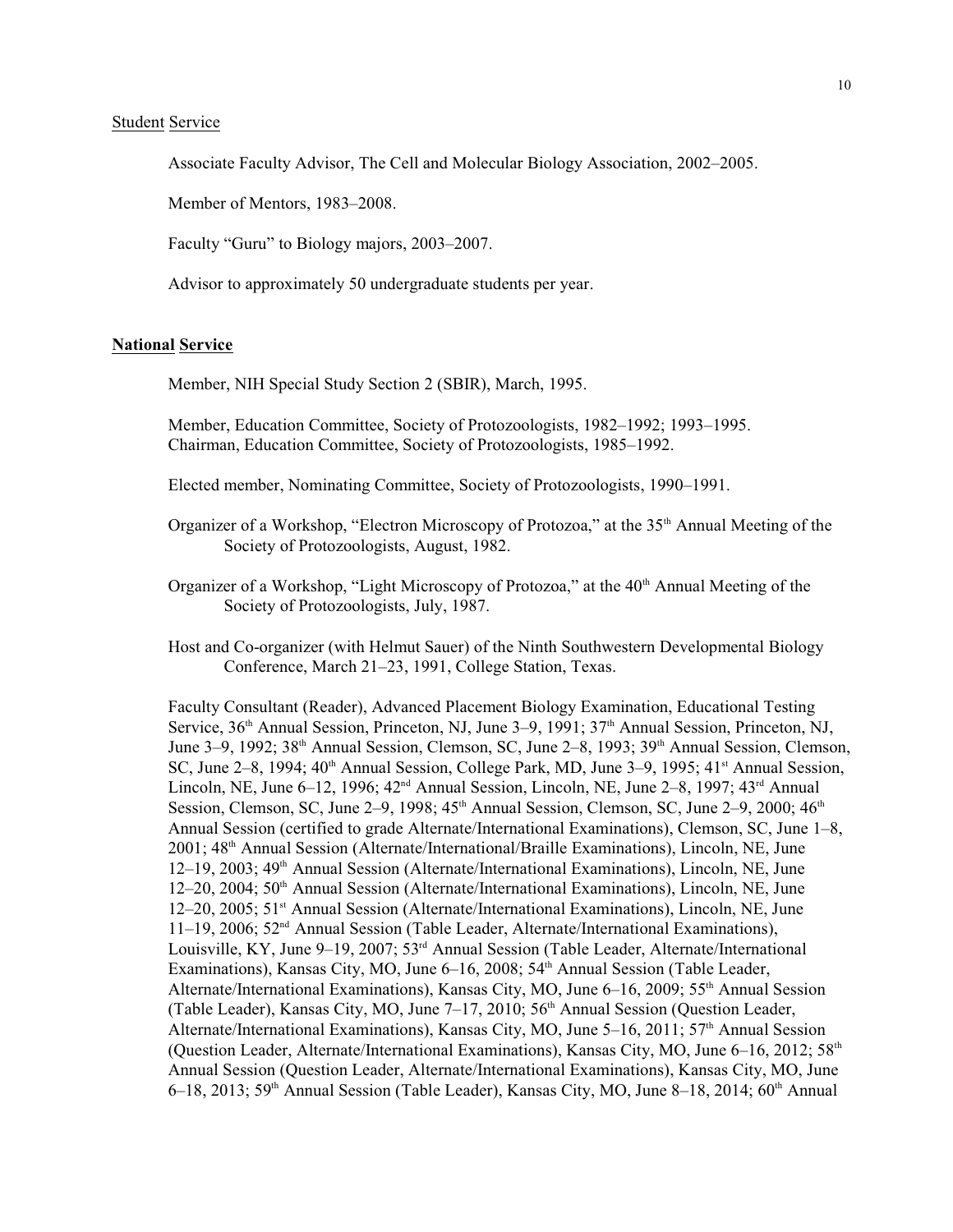Session (Early Alternate/International Examinations Reader), Kansas City, MO, June 7–18, 2015; 61<sup>st</sup> Annual Session (Early Alternate/International Examinations Reader), Kansas City, MO, June 6–18, 2016; 62<sup>nd</sup> Annual Session (International Examinations Reader), Kansas City, MO, June 10–18, 2017; 63<sup>rd</sup> Annual Session (International Examinations Reader), Kansas City, MO, June 10–18, 2018.

Ad hoc reviewer: NSF grant proposals (Developmental and Cellular Biology Study Sections), Journal of Cell Biology, Genetics, New York University grants program, Transactions of The American Microscopical Society, Wilhelm Roux's Archives of Developmental Biology, Handbook on the Biology of Aging, Journal of Protozoology, Journal of Eukaryotic Microbiology, Developmental Genetics, Applied Optics, Protoplasma, European Journal of Protistology, Development, Nature.

# **Civic/Community Service/Outreach**

Teacher of Beginning and Intermediate Calligraphy courses. College Station Community Education Program, 1980–1986; Iowa City Adult Education Program, 1977–1979.

Counselor to cancer patients and lecturer to meetings of the American Cancer Society.

- Director, Adult Choir, Friends Congregational Church (UCC), College Station, TX, 1993–1998.
- Member (voice and harp), St. Cecilia Consort (Medieval, Renaissance, and Baroque Music). Concerts twice a year at the Solstices, St. Thomas Episcopal Church, College Station, TX, 1998– .

Director, Music Ministries and Adult Sanctuary Choir, First Christian Church, Bryan, TX, 1998– .

Elder, First Christian Church, Bryan, TX, 2007–2010; 2012–2015; 2016– .

Elected President, Brazos Valley Astronomy Club, 2011– 2012; 2012–2013; 2013–2014; Vice-President, 2015–2016; 2016–2017; 2017–.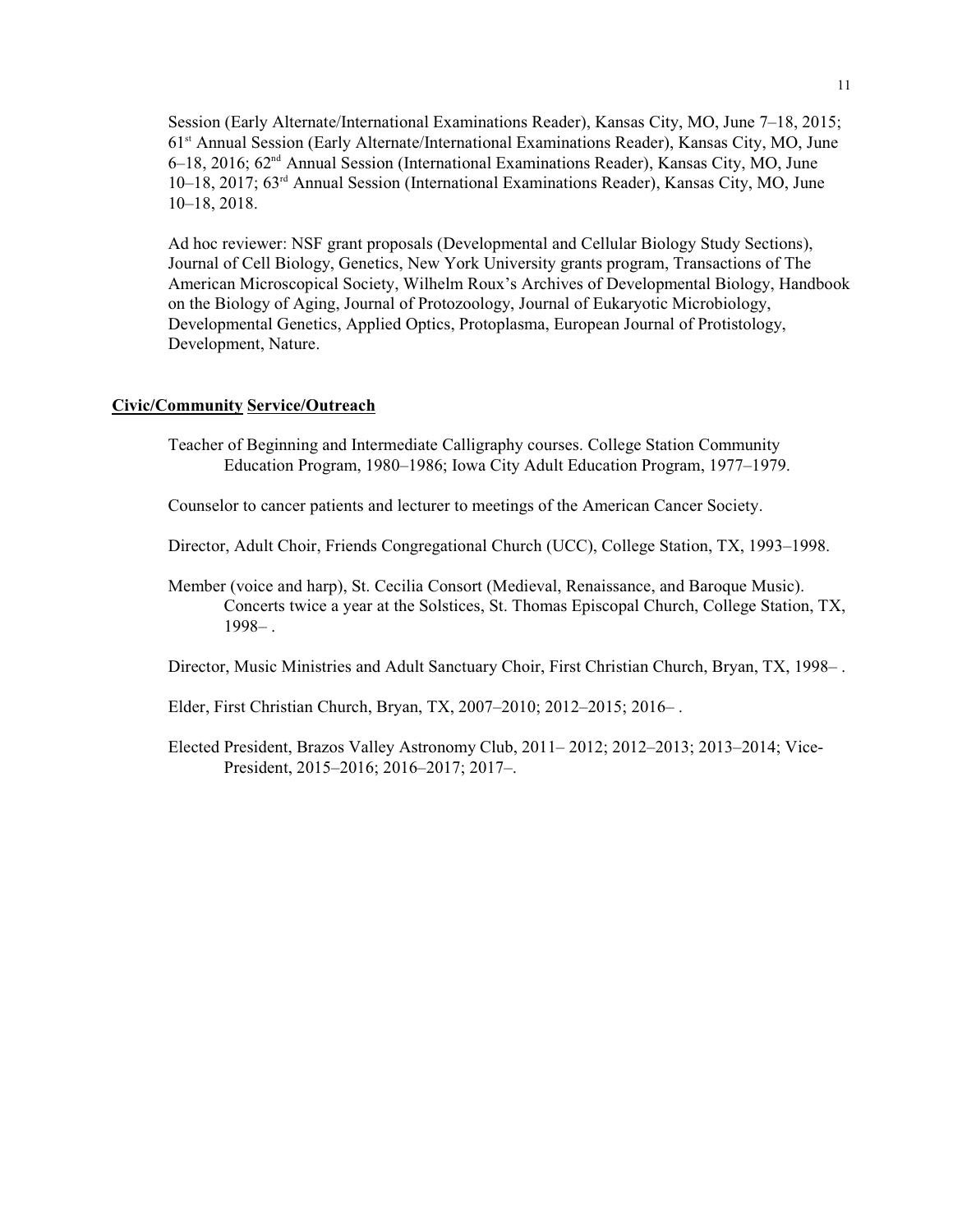#### **Professional Societie s**

AAUP AAAS Society of Protozoologists

#### **Reference s**

Dr. David Nelson (608) 263 -6879 Depart ment of Bioche mistr y University of Wisconsi n Madison W I 53706

Dr. Judith Van Houten (802) 656 -0452 Depart ment of Biology University of Ver mont Burlington V T 05405-0086

Dr. C. O. Patterson (979) 845 -2187 Depart ment of Biology Texas A&M University College Station T X 77843-3258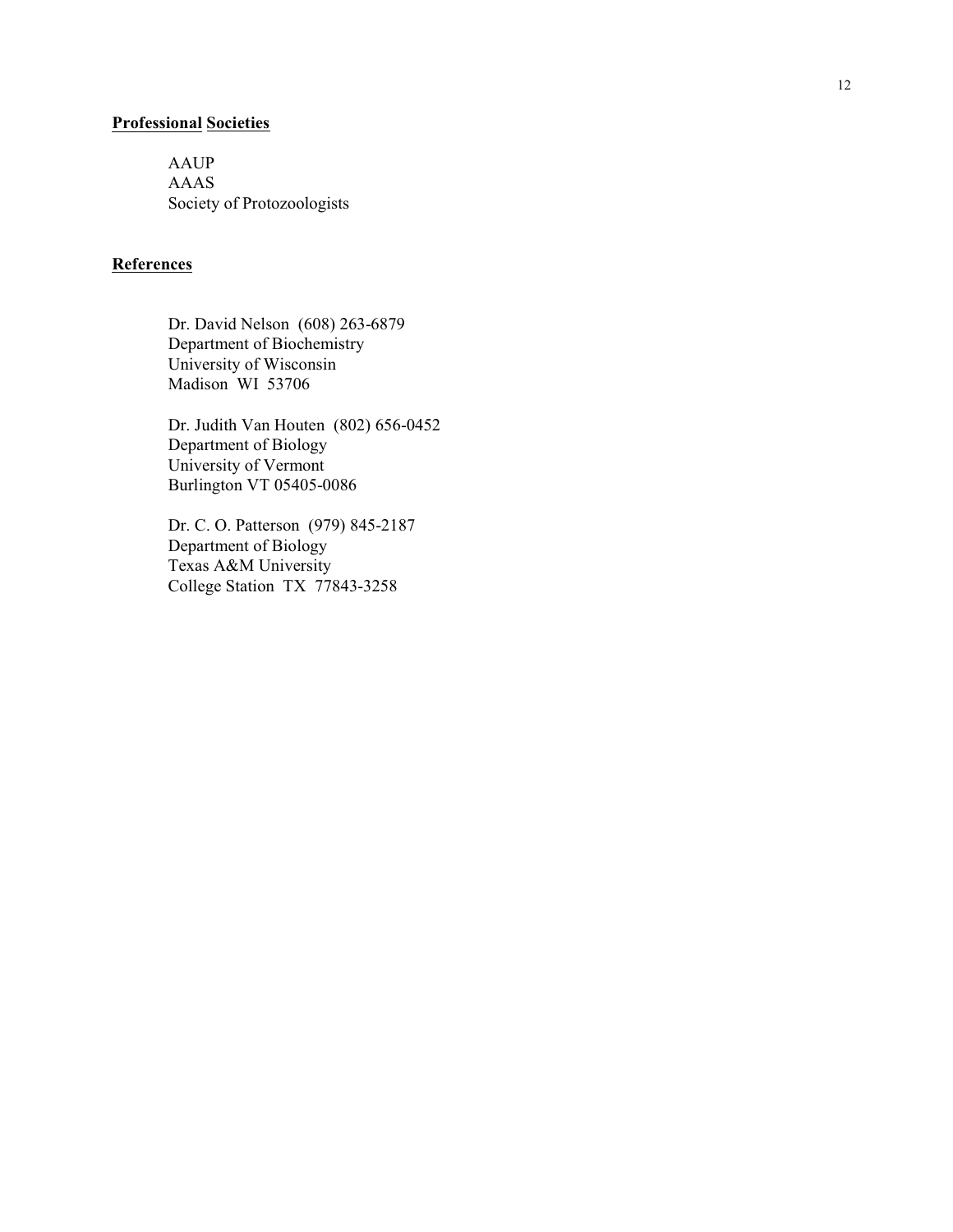#### **Publications**

(Abstracts identified with \*.)

- Rosenberg, MD, Aufderheide, K and Christianson, J. 1969. *In vitro* enhancement of cell clumping by surface region fractions. Exptl. Cell Res. **57**:449–454.
- Aufderheide, K and Kleese, RA. 1972. A possible factor in the neutral petite phenomenon of *Saccharomyces cerevisiae.* J. Cell Biol. **55**:8a.\*
- Aufderheide, K. 1973. Correlation between zygotic budsite and suppressiveness and neutrality in *Saccharomyces cerevisiae.* J. Cell Biol. **59**:12a.\*
- Aufderheide, KJ. 1975. *Cytological Observations of Cytoplasmic Genetic Phenomena in* Saccharomyces cerevisiae. Ph.D. Thesis, University of Minnesota. (Ann Arbor: University Microfilms, #75–12,036).
- Aufderheide, KJ. 1975. Cytological observations of cytoplasmic genetic phenomena. (Thesis Abstract) Dissertation Abs. Intl. **35(12,1)**:5936B–5937B.\*
- Aufderheide, KJ. 1975. Cytoplasmic inheritance in *Saccharomyces cerevisiae:* comparison of first zygotic budsite to mitochondrial inheritance patterns. Mol. gen. Genet. **140**:231–241.
- Aufderheide, KJ and Johnson, RG. 1976. Cytoplasmic inheritance in *Saccharomyces cerevisiae:* comparison of zygotic mitochondrial inheritance patterns. Mol. gen. Genet. **144**:289–299.
- Aufderheide, K. 1976. Synchrony of division in mass cultures of *Paramecium tetraurelia* by a selective density-labeling technique. Genet. Res. (Camb.) **27**:171–177.
- Aufderheide, KJ. 1976. Intracellular motility and trichocyst and localization in *Paramecium tetraurelia.* J. Protozool. **23**:23A.\*
- Aufderheide, KJ. 1977. Identification by microinjection of the lesions due to trichocyst mutations in *Paramecium tetraurelia.* Abstracts of the 5th International Congress of Protozoology, #465.\*
- Aufderheide, KJ. 1977. Saltatory motility of uninserted trichocysts and mitochondria in *Paramecium tetraurelia.* Science (USA) **198**:299–300.
- Aufderheide, KJ. 1978. Motility events of trichocyst insertion in *Paramecium tetraurelia.* J. Protozool. **25**:362–365.
- Aufderheide, KJ. 1978. Genetic aspects of intracellular motility. Cortical localization and insertion of trichocysts in *Paramecium tetraurelia.* J. Cell Sci. **31**:259–273.
- Aufderheide, KJ. 1978. The effective sites of lesions due to some trichocyst mutations in *Paramecium tetraurelia.* Mol. gen. Genet. **165**:199–205.
- Aufderheide, KJ. 1978. The association of mitochondria with the cortex of *Tetrahymena thermophila* to form specific asymmetrical patterns. J. Protozool. **25**:7A.\*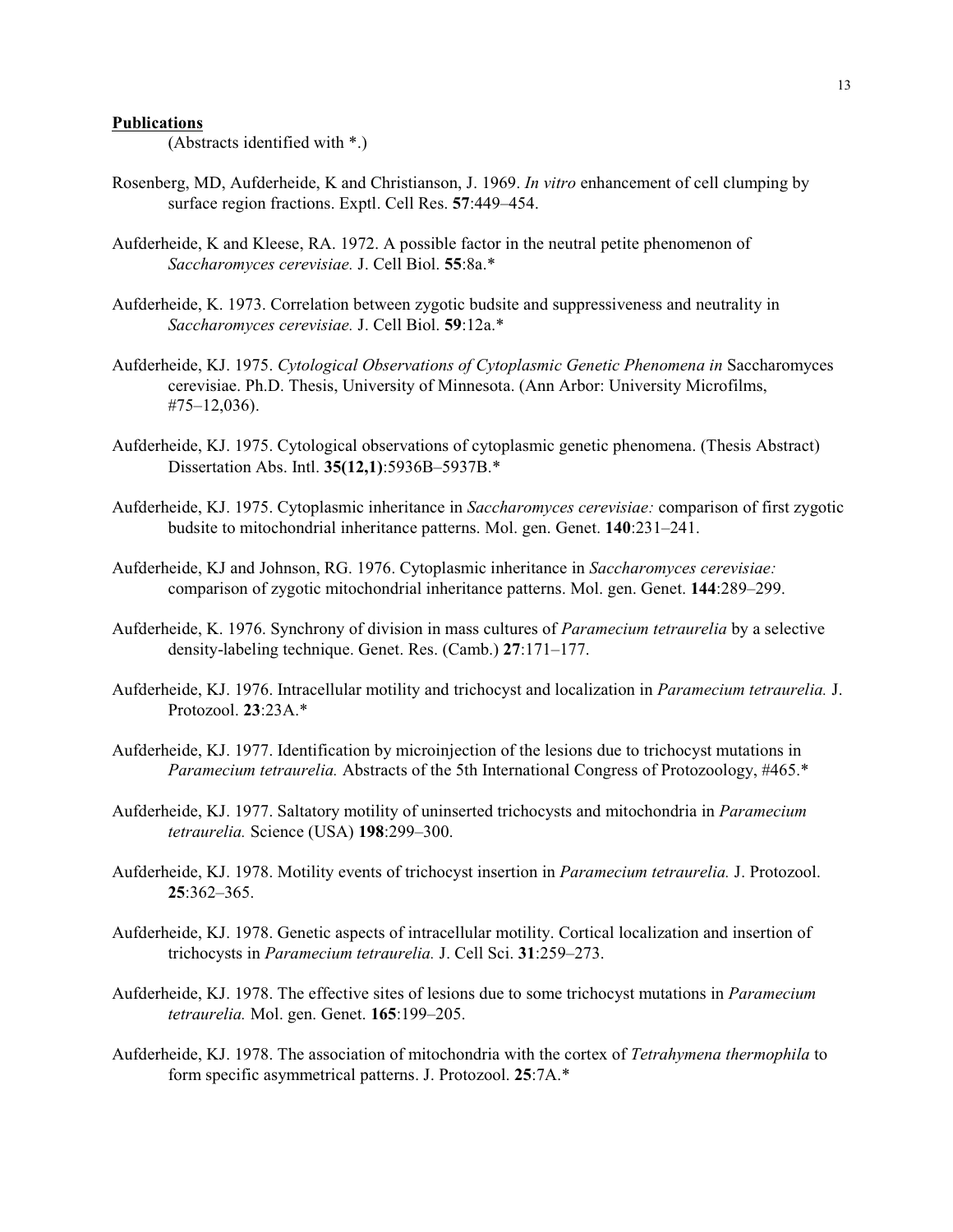- Aufderheide, KJ and Sonneborn, TM. 1979. The effective site of the lesion resulting from a trichocyst non-discharge stable differentiation of somatic nuclei in *Paramecium tetraurelia.* J. Cell Sci. **39**:313–317.
- Aufderheide, K. 1979. Mitochondrial associations with specific microtubular components of the cortex of *Tetrahymena thermophila.* I. Cortical patterning of mitochondria. J. Cell Sci. **39**:299–312.
- Aufderheide, KJ. 1980. Mitochondrial associations with specific microtubular components of the cortex of *Tetrahymena thermophila.* II. Response of the mitochondrial pattern to changes in the microtubule pattern. J. Cell Sci. **42**:247–260.
- Aufderheide, KJ, Frankel, J and Williams, NE. 1980. The formation and positioning of surface-related structures in Protozoa. Microbiol. Revs. **44**:252–302.
- Aufderheide, KJ. 1980. Associations of cortical mitochondria with cortical microtubules and with the epiplasm of *Tetrahymena thermophila.* J. Protozool. **27**:19A.\*
- Lefort-Tran, M, Aufderheide, K, Pouphile, M, Rossignol, M and Beisson, J. 1981. Genetic dissection of exocytotic processes. Cytological and physiological studies of trichocyst mutants in *Paramecium tetraurelia.* J. Cell Biol. **88**:301–311.
- Aufderheide, KJ. 1982. An improvement in the protargol technique of Ng and Nelsen. Trans. Amer. Micros. Soc. **101**:100–104.
- Aufderheide, KJ. 1982. Study of the causes of clonal aging in *Paramecium tetraurelia* using micro-injection. J. Protozool. **29**:294.\*
- Aufderheide, KJ. 1982. The non-cytotactic nature of metachrony in *Paramecium tetraurelia.* J. Protozool. **29**:476.\*
- Aufderheide, KJ, Daggett, PM and Nerad, TA. 1983. *Paramecium sonneborni,* n. sp., a new member of the *Paramecium aurelia* species-complex. J. Protozool. **30**:128–131.
- Aufderheide, KJ. 1983. Mitochondrial associations with specific components of the cortex of *Tetrahymena thermophila* Nanney & McCoy, 1976: microtubules and the epiplasm. J. Protozool. **30**:457–460.
- Aufderheide, KJ. 1983. Comparison of aging characteristics of wild-type and mutant strains of *Paramecium tetraurelia.* J. Protozool. **30**:26A.\*
- Aufderheide, KJ. 1984. Cellular aging: an overview. In: *Cellular Ageing. Monographs in Developmental Biology, Vol. 17,* H. Sauer, ed. (Karger AG, Basel), pp. 2–8.
- Nyberg, D and Aufderheide, K. 1984. *Paramecium tetraurelia.* In: *Genetic Maps 1984, Vol. 3,* S.J. O'Brien, ed. (Cold Spring Harbor Laboratories), pp. 209–210.
- Aufderheide, KJ. 1984. Phenotypic change caused by macronuclear transplantation in *Paramecium tetraurelia.* J. Protozool. **31**:17A.\*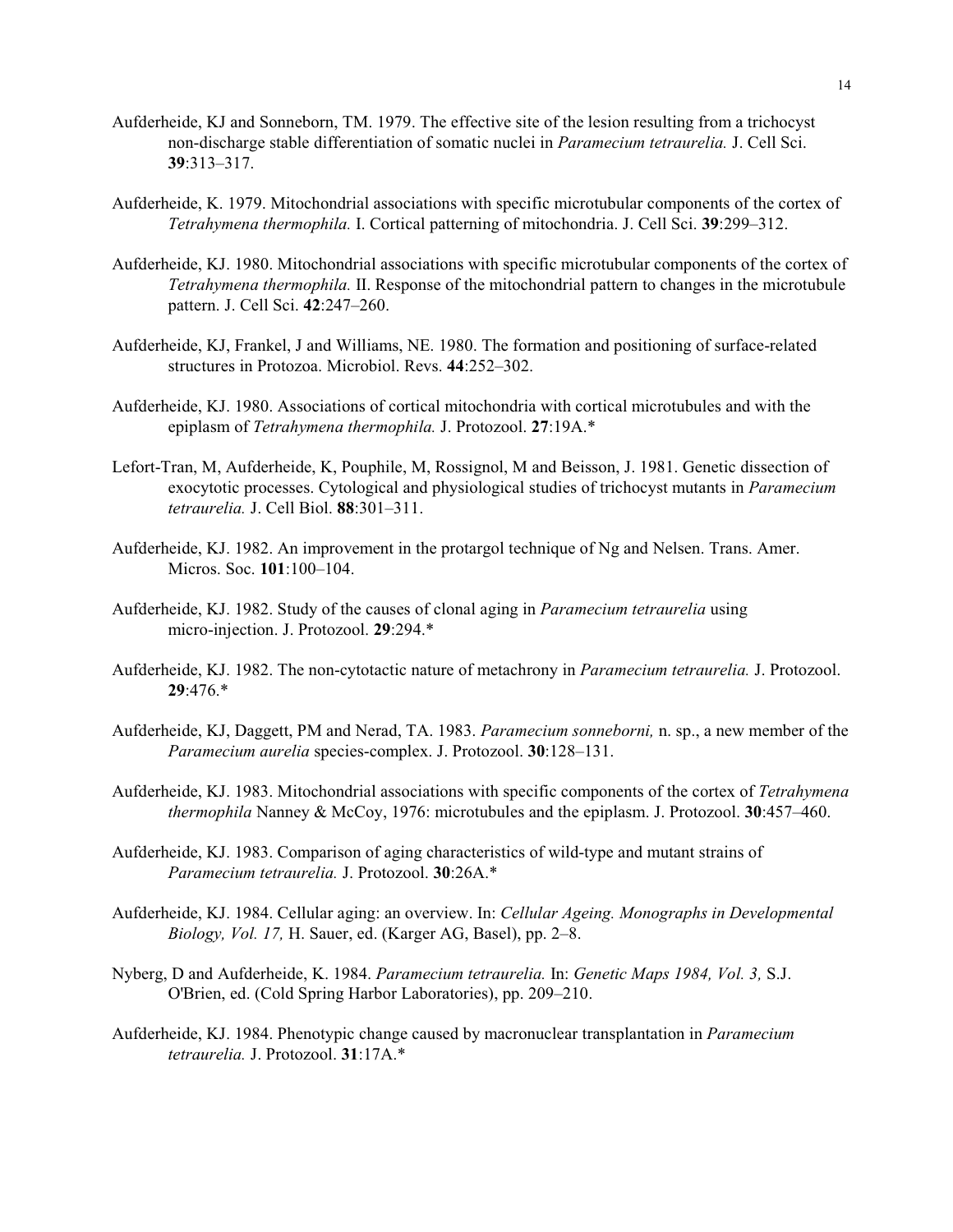- Aufderheide, KJ. 1984. Clonal aging in *Paramecium tetraurelia.* Absence of evidence for a cytoplasmic factor. Mech. Ageing Develop. **28**:57–66.
- Aufderheide, KJ. 1985. Trichocyst phenotype transformation induced by macronuclear transplantations in *Paramecium tetraurelia.* Exp. Cell Res. **156**:282–286.
- Aufderheide, KJ. 1985. Genetic and cortical phenotypes associated with early clonal death in *Paramecium tetraurelia.* Tex. J. Sci. **37**:113.\*
- Aufderheide, KJ and Schneller, MV. 1985. Phenotypes associated with early clonal death in *Paramecium tetraurelia.* Mech. Ageing Develop. **32**:299–309.
- Aufderheide, KJ. 1986. Identification of basal bodies and kinetodesmal fibers in living cells of *Paramecium tetraurelia* Sonneborn, 1975 and *Paramecium sonneborni* Aufderheide, Daggett & Nerad, 1983. J. Protozool. **33**:77–80.
- Aufderheide, KJ. 1986. Patent disclosure: "Rotocompressor (Rotary Microcompressor)." Submitted to the Texas A&M University System Patent committee, June 13, 1986.
- Aufderheide, KJ. 1986. Structural and morphogenetic consequences of 180° rotation of portions of the cortex of *Paramecium.* J. Protozool. **33(Suppl.)**:57A.\*
- Aufderheide, KJ. 1987. Clonal aging in *Paramecium tetraurelia.* II. Evidence of functional changes in the macronucleus with age. Mech. Ageing Develop. **37**:265–279.
- Nyberg, D and Aufderheide, K. 1987. *Paramecium tetraurelia.* In: *Genetic Maps, Vol. 4,* S.J. O'Brien, ed. (Cold Spring Harbor Laboratory Press), pp. 252–253.
- Godiska, R, Aufderheide, KJ, Gilley, D, Hendrie, P, Fitzwater, T, Preer, LB, Polisky, B and Preer, JR. 1987. Transformation of *Paramecium* by microinjection of a cloned serotype gene. Proc. Nat. Acad. Sci. USA **84**:7590–7594.
- Aufderheide, KJ. 1987. Transformation of *Paramecium tetraurelia* by microinjection of cloned serotype antigen genes. J. Protozool. **34(Abs.)**:9A.\*
- Gilley, D, Preer, JR, Aufderheide, KJ and Polisky, B. 1988. Autonomous replication and addition of telomere-like sequences to DNA microinjected into *Paramecium* macronuclei. Mol. Cell. Biol. **8**:4765–4772.
- Aufderheide, KJ. 1989. Book review: Paramecium, H.-D. Görtz, ed., (Springer Verlag, Heidelberg & Berlin, 1988). J. Protozool. **36**:228–229.
- Grimes, GW and Aufderheide, KH. 1989. Cortical inheritance in ciliates, membrane microdomains, and prions: models for extranucleic acid-based inheritance. Biol. Bull. **177**:64.\*
- Aufderheide, KJ and Nyberg, D. 1990. *Paramecium tetraurelia.* In: *Genetic Maps, 5th edn.,* S.J. O'Brien, ed. (Cold Spring Harbor Laboratory Press), pp. 2.130–2.131.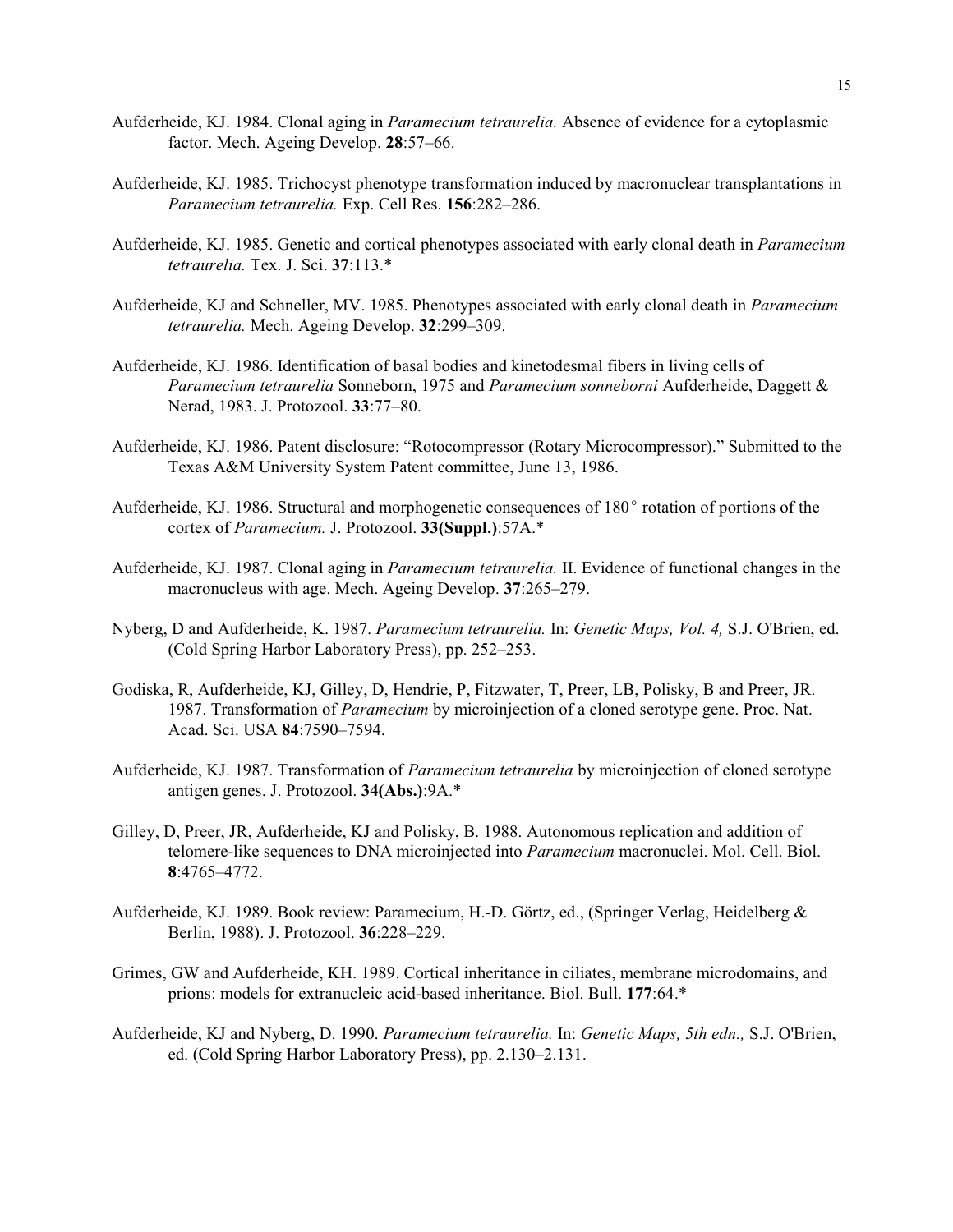- Gamble, DN and Aufderheide, KJ. 1991. Increased clonal lifespan and decreased macronuclear misdivision in a temperature-sensitive early death mutant of *Paramecium.* J. Protozool. **38**:4A.\*
- Aufderheide, KJ. 1991. Macronuclear transplantation and aging in *Paramecium tetraurelia.* J. Protozool. **38**:4A.\*
- You, Y, Aufderheide, K, Morand, J, Rodkey, J and Forney, J. 1991. Macronuclear transformation with specific DNA fragments controls the content of the new macronuclear genome in *Paramecium.* Mol. Cell. Biol. **11**:1133–1137.
- Aufderheide, KJ. 1991. Book review: *Pattern Formation: Ciliate Studies and Models,* J. Frankel, (Oxford University Press, New York, 1989). Quart. Rev. Biol. **66**:206–207.
- Grimes, GW and Aufderheide, KJ. 1991. *Cellular Aspects of Pattern Formation. The Problem of Assembly. Monographs in Developmental Biology, Vol. 22,* H. Sauer, ed. (Karger AG, Basel), 94 pp.
- Patterson, CO and Aufderheide, KJ. 1991. Hydrogen production by platinum-treated *Anacystis* cells. J. Phycol. **27(suppl.)**:57.\*
- Du, Q, Li, S, Fry, ES and Aufderheide, K. 1991. Laser tweezer manipulation of micronuclei in *Paramecium.* In: *OSA Annual Meeting Technical Digest, 1991* (Optical Society of America, Washington D.C.), Vol. 17, p. 112.\*
- Aufderheide, KJ and Du, Q. 1992. Intracellular manipulations using infrared laser traps: developmental investigations in *Paramecium.* J. Protozool. **39**:12A.\*
- Aufderheide, KJ. 1992. Special techniques for viewing living protozoa. In: *Protocols in Protozoology, Vol. 1,* J.J. Lee and A.T. Soldo, eds. (Allen Press, Lawrence, KS), pp. E3.1–E3.4.
- Aufderheide, KJ, Du, Q and Fry, ES. 1992. Directed positioning of nuclei in living *Paramecium tetraurelia:* use of the laser optical force trap. Devel. Genet. **13**:235–240.
- Aufderheide, KJ. 1993. *Paramecium tetraurelia.* In: *Genetic Maps, 6th edn.,* S.J. O'Brien, ed. (Cold Spring Harbor Laboratory Press), pp. 2.180–2.181.
- Aufderheide, KJ and Du, Q. 1993. Repositioning of the micronuclei in *Paramecium tetraurelia* using a laser optical force trap. J. Euk. Microbiol. **40**:14A.\*
- Aufderheide, KJ, Du, Q and Fry, ES. 1993. Directed positioning of micronuclei in *Paramecium tetraurelia* with laser tweezers: absence of detectible damage after manipulation. J. Euk. Microbiol. **40**:793–796.
- Rotolo, TC, Grimes, GW and Aufderheide, KJ. 1995. The ultrastructure of the "inverted" kineties in *Paramecium.* J. Euk. Microbiol. **42**:17A.\*
- Riley, BB, Zhu, C, Janetopoulos, C & Aufderheide, KJ. 1997. A critical period of ear development controlled by distinct populations of ciliated cells in the zebrafish. Devel. Biol. **191**:191-201.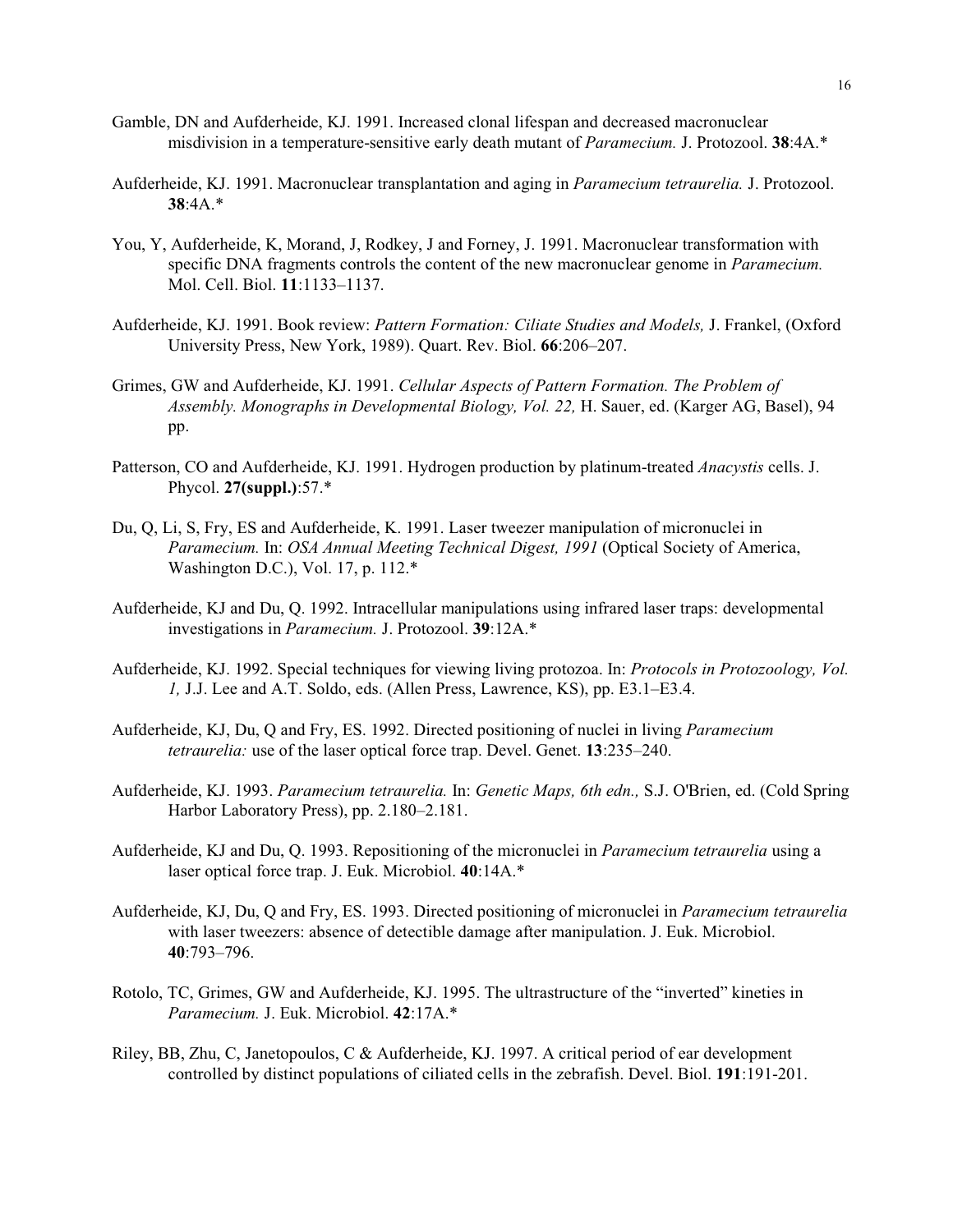- Aufderheide, KJ, Rotolo, TC and Grimes, GW. 1999. Analyses of inverted ciliary rows in *Paramecium.* Combined light and electron microscopic observations. Europ. J. Protistol. **35**:81–91.
- Janetopoulos, C, Cole, E, Smothers, J, Allis, D & Aufderheide, KJ. 1999. The conjusome: a novel structure in *Tetrahymena* found only during sexual reorganization. J. Cell Sci. **112**:1003–1011.
- Aufderheide, KJ. 2000. In memoriam: Gary W. Grimes (1946–1999). J. Euk. Microbiol. **47**:323–324.
- Aufderheide, KJ and Janetopoulos, C. 2001. *Paramecium.* In: *Nature Encyclopedia of Life Sciences,* (Nature Publishing Group, London), #1969. [Electronic publication.]
- Aufderheide, KJ. 2001. Paramecia. In: *Encyclopedia of Genetics,* S. Brenner and J. H. Miller, eds., (Academic Press, New York), pp. 1411–1414.
- Cole, ES, Stuart, KR, Marsh, TC, Aufderheide, KJ and Ringlien, W. 2002. Confocal fluorescence microscopy for *Tetrahymena thermophila.* In: *Cell Biological Applications of Confocal Microscopy, Second Edition,* B. Matsumoto, ed., *Methods in Cell Biology, Vol. 70* (Elsevier Science, San Diego, USA), pp. 337–359.
- Aufderheide, KJ. 2002. Cortical inheritance. In: *Encyclopedia of Evolution,* M. Pagel, ed., (Oxford University Press, New York).
- Aufderheide, KJ. 2006. *Paramecium.* In: *Nature Encyclopedia of Life Sciences,* (Wiley & Sons, Ltd.), #A4333. [Electronic publication; access by subscription: [http://www.els.net](http://www.els.net.]) .]
- Aufderheide, KJ. 2008. An overview of techniques for immobilizing and viewing living cells. Micron **39:**71–76. (doi.org/10.1016/j.micron.2006.12.002)
- Gunersel, AB, Simpson, N, Aufderheide, KJ and Wang, L. 2008. Effectiveness of Calibrated Peer Review™ for improving writing and critical thinking skills in biology undergraduate students. J. Scholarship of Teaching and Learning **8:**25–37.
- Aufderheide, KJ. 2011. *Paramecium* (Version 3.0). In: *Encyclopedia of Life Sciences,* (Wiley & Sons, Ltd., Chichester). doi: 10.1002/9780470015902.a0001969.pub3
- Aufderheide, KJ and Janetopoulos, C. 2012. Immobilization of living specimens for microscopic observation. In: *Current Microscopy Contributions to Advances in Science and Technology. Microscopy, Vol. 2,* A. Méndez-Vilas, ed., (Formatex Research Center, Badajoz, Spain), pp. 833–838.
- Aufderheide, KJ. 2013. *Paramecium* molecular evolution. Article #GNT2 01117, *Brenner's Online Encyclopedia of Genetics, 2<sup>nd</sup> Edition,* S. Maloy and K. Hughes, eds., (Academic Press, San Diego, CA), pp. 219–221.
- Srininvasan, K, Wright, GA, Hames, N, Housman, M, Roberts, A, Aufderheide, KJ and Janetopoulos, C. 2013. Delineating the core regulatory elements critical for directed cell migration by examining folic acid-mediated responses. J. Cell Sci. **126**:221–233. (doi: 10.1242/jcs.113415)